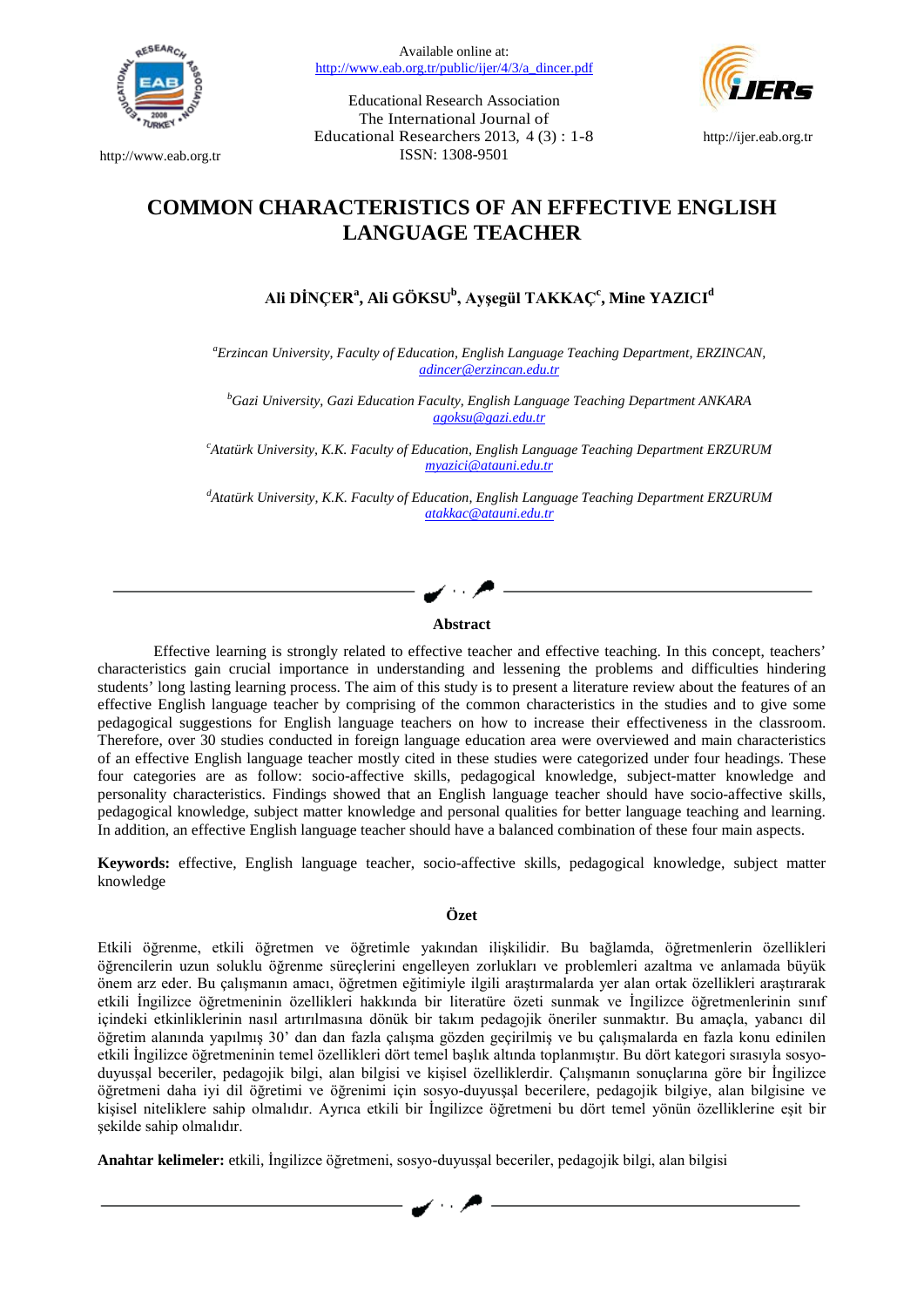### **Introduction**

Teacher effectiveness is a cliche term in general education domain and there are many useful publications such as magazines, journals, books, papers and internet websites which you can easily reach with a little effort. It is always the main focus of teacher training programs which aim to train teachers pedagogically and create more superior and efficient teachers in the classrooms. Since most of the educators and scholars agree with the idea that teachers are inseparable parts of education and they have highly significant roles in the quality of teaching and raising successful learners, it would be better to talk much about the attributes of effective language teacher in terms of popular perspectives in order to increase language learners' academic achievements both inside and outside of the class. Then, it would be helpful for the improvement of language teaching and learning process in some degree by lessening the problems deriving from the teachers' side.

Before focusing on the characteristics of an ideal language teacher, let's shed some light on the definitions of the terms such as effective, effective learner and effective teacher in some degree. The concept of "effective" is perceived and interpreted differently by various researchers in different fields such as education, medicine, science and law. In spite of different perceptions on effectiveness, what these fields agree is the dictionary definition of effective which means being successful in producing a desired or intended result (Oxford Advanced Learner's Dictionary, 2006). Therefore, an effective learner is closely related with successful learner who sets and accomplishes his own goals (Karen, 2001). As it is difficult to define the concept "effective", it is also hard to reply the question what means an effective teacher in one sense as there are lots of definitions which totally or partially are true from their own perspectives (e.g. Cruickshank, Bainer and Metcalf, 1999; Koutsoulis, 2003; Minor, Onwuegbuzie, Witcher and James, 2002; Witcher, Onwuegbuzie and Minor, 2001). Every definition on the effectiveness of teacher only looks at the bigger picture from one of hundreds of windows. The definitions of the terms indispensably include the personal, experiential, socioeconomic, cultural and field based aspects of the person who defines them. Considering these diversities in definitions, it is almost difficult to find a common definition which suits all worldwide teaching contexts such as primary school, high school, university. In addition, as the effectiveness is an elusive concept, instead of giving an exact definition, most studies focus on the characteristics of effective teachers by working on learners from different educational contexts such high school students (e.g. Follman, 1995), prospective students (e.g. Walls, Nardi, Minden and Hoffman, 2002), graduate students (e.g. Xiaojun Shi, 2005). However, in general, focusing on the out-put of teaching and education, the effective teacher can be described as someone who should lead higher student achievement and long-lasting learning. (Cruickshank and Haefele, 2001).

When it comes to the concept of effective English langauage teacher, it is natural for the teacher to possess unique characteristics of the field as well as the general features of an effective teacher (Steinberg and Horvath, 1995). Uniqueness of the subject is not supposed to define and determine the attributes of the English language teacher. There is still no consensus on the determinants; therefore,an effective English language teacher has numerous definitions and determinants in terms of different perspectives such as affective factors, classroom management, and field knowledge. On this issue, the studies of Arıkan, Taşer and Saraç-Süzer (2008), Brosh (1996), Brown (1978), Sanderson (1983), Wei, den Brok and Zhou (2009) can be given as examples. While Brown (1978) draws attention to an effective language teacher in terms of affective factors,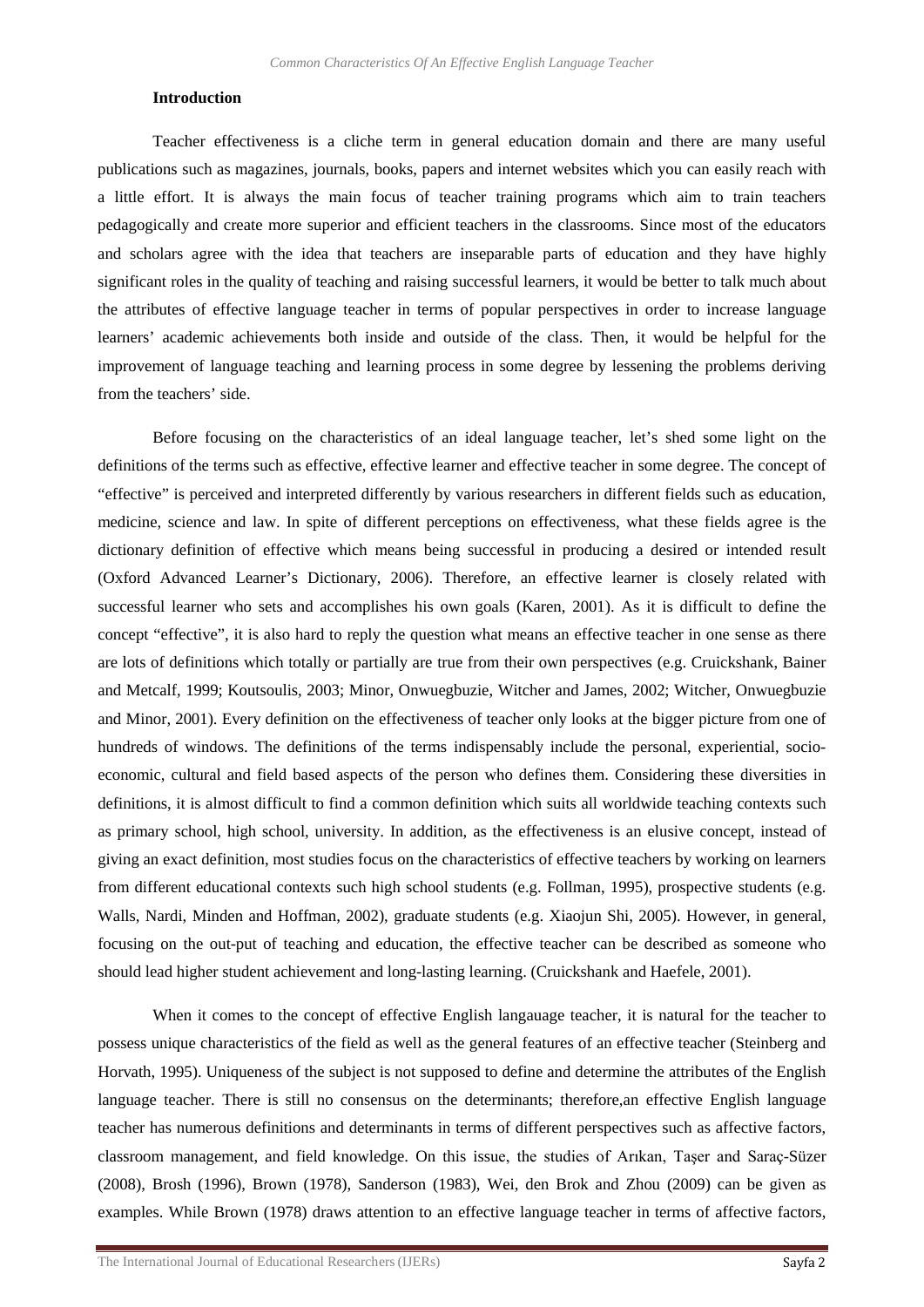and suggests that a good language teacher is someone who empathizes with his students, insures the presence of meaningful communicative contexts in classroom and encourages students' self-esteem, Sanderson (1993) focuses just on pedagogic and field knowledge of the teacher; and delineates a good language teacher who uses the target language predominantly, has clear and good pronunciation, stress and intonation, gets students involved in activities and is flexible with regard to objectives. By contributing to this diversity, Brosh (1996) determines the attributes considering the viewpoint of communication and says that as students' accomplishment of their educational aims are correlated with the effectiveness of the communication, language teacher as a communicator should have clear ideas and concepts about his subject matter knowledge not to block the student-teacher relationship. In their study on the discrepancy between preferred and actual English language teacher from a theoretical framework investigating perceived interpersonal teacher behaviors, Wei at al. (2009) reached the conclusion that the tolerant-authoritative profile is the most common interpersonal teacher profile in Chinese context. The results of the study revealed that tolerant-authoritative English language teacher supports student responsibility and freedom, frequently organizes their lessons around small group work activities and develops closer relationships with their students.

Considering the above perspectives in the domain of general instruction and multidimensional perspectives on the attributes of an effective English language teacher, what we aim here is to give some pedagogical suggestions for English language teachers on how to increase their effectiveness in the classroom. To fulfill our aim, we have analyzed a number of articles in language teaching area and delineated an effective English language teacher profile from the viewpoints of four main characteristics including socio-affective skills, pedagogical knowledge, subject matter knowledge and personal qualities mostly cited in the literature (e.g. Arikan et al., 2008; Borg, 2006; Ghasemi and Hashemi, 2011; Park and Lee, 2006; Shishavan and Sadeghi, 2009).

### **Four Main Characteristics of an Effective English Language Teacher**

In this section, mostly cited four main features related to an effective English language teacher will be mentioned namely; socio-affective, pedagogical knowledge, subject-matter knowledge and personality characteristics.

#### **Socio-Affective Skills**

As in all other fields, it is crucial that teachers have some basic socio-affective skills to interact with their students and maintain the educational process effectively. These skills include a wide range of items such as motivating students, sparing time for students when they ask for help, being enthusiastic for teaching, having positive attitudes towards students, responding to students' needs and providing a stress-free classroom atmosphere (Cheung, 2006; Shishavan and Sadeghi, 2009). In addition to these aspects, Foote, Vermette, Wisniewski, Agnello, and Pegano (2000, cited in Wichadee, 2010) also state that the relationship between teachers and students is one of the most striking features. In their study, Arikan, Taşer and Saraç-Süzer (2008) also highlight the importance of establishing and maintaining positive relationships with students. Besides, when trying to find similarities and differences between his study and the existing literature, Borg (2006) maintains the significance of the relationship between the members of the process. According to his study, the socio-affective skills enable teachers to establish good rapport with their students as well as maintaining the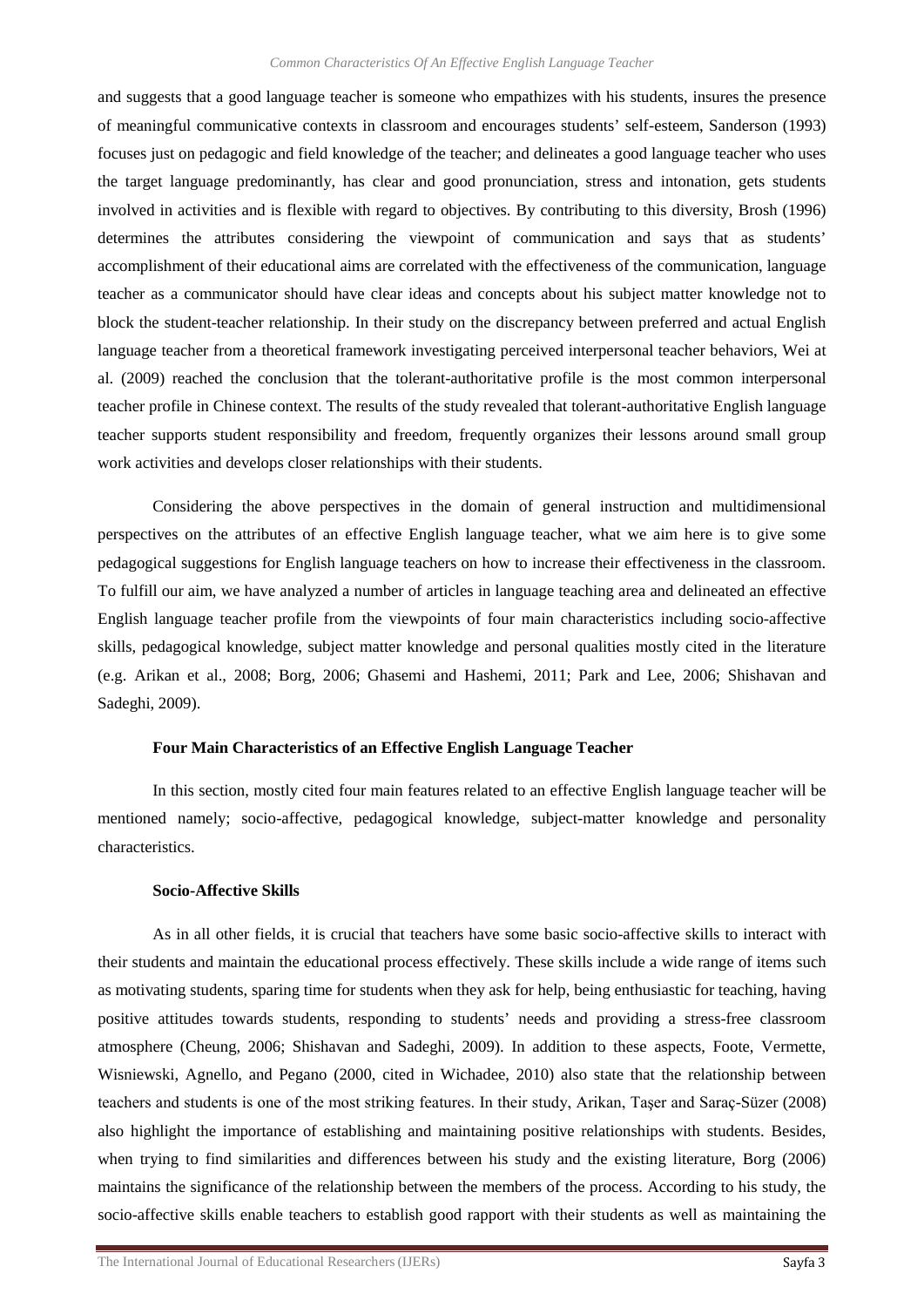process of education more effectively and successfully.

Another crucial point is what students experience, how they feel and how to approach their related problems in the process of teaching and learning. Feelings such as anxiety and fear, and other negative emotions are natural and expected parts of this process. Therefore, what is important for teachers is to create an environment in which their students can concentrate on learning in both cognitive and emotional levels. Moreover, socio-affective skills provide teachers with the opportunity to deal with what their students feel and experience in their learning process (Aydın, Bayram, Canıdar, Çetin, Ergünay, Özdem and Tunç, 2009). In other words, in order to be effective, teachers should combine their behavior with both their minds and emotions.

### **Pedagogical Knowledge**

In order to conduct any kind of job properly, one should have the knowledge of how to do it. S/he should be aware of the procedures and the strategies to follow in the process, which is pedagogical knowledge. In his study, Vélez-Rendón (2002, as cited in Aydın et al., 2009) defines pedagogical knowledge as what teachers know about teaching their subjects. He also claims that without pedagogical knowledge teachers cannot convey what they know to their learners. The results of the study conducted by Aydın et al. (2009) show that students prefer their teacher to have the knowledge of how to teach in order to deal with the affective domain. To deliver the content in the best way, an effective teacher needs both field specific knowledge and knowledge of how to present it (Brophy, 1991, cited in Aydın et al., 2009). Furthermore, Clark and Walsh (2004) emphasize the significance of pedagogical knowledge by claiming that it is a sophisticated form of knowledge hard to obtain, and not available to everyone that seeks it. Different studies refer to numerous dimensions of pedagogical knowledge such as providing students with an environment in which they can be relaxed in order to learn and produce well, guiding students, having the ability to organize, explain and clarify, as well as arousing and sustaining interest, motivating students, giving positive reinforcement, allocating more time to preparation and delivery, and teaching with effective classroom materials by integrating technology (Arıkan et al., 2008; Aydın et al., 2009; Borg, 2006; Cheung, 2006; Shishavan and Sadeghi, 2009; Yu-Hsin, 1999) In addition, effective teachers should basically have classroom management skills defined as practices and procedures that a teacher uses to maintain an environment in which instruction and learning can occur (Wong and Wong, 1998). The basic aim at maintaining classroom management is to create stress-free learning environments for both learners and teachers by lowering affective filter and raising motivation. Stress-free environments provide not only learners but also teachers with the relaxing atmosphere to take part in the process willingly and to eliminate or at least minimize the fear of making mistakes.

### **Subject-Matter Knowledge**

Another main area that attracts attention is the subject-matter knowledge which teachers should possess regarding their specific field. To make a general definition of this notion, Vélez-Rendón (2002, cited in Aydın et al, 2009) regards the subject matter knowledge as what teachers know about what they teach. Another study pointing out the significance of this knowledge type (Buchman 1984, cited in Aydın et al, in 2009) suggests the use of subject matter knowledge in different phases of the educational process such as using target language effectively in class, integrating lessons based on students' backgrounds and preparing effective lesson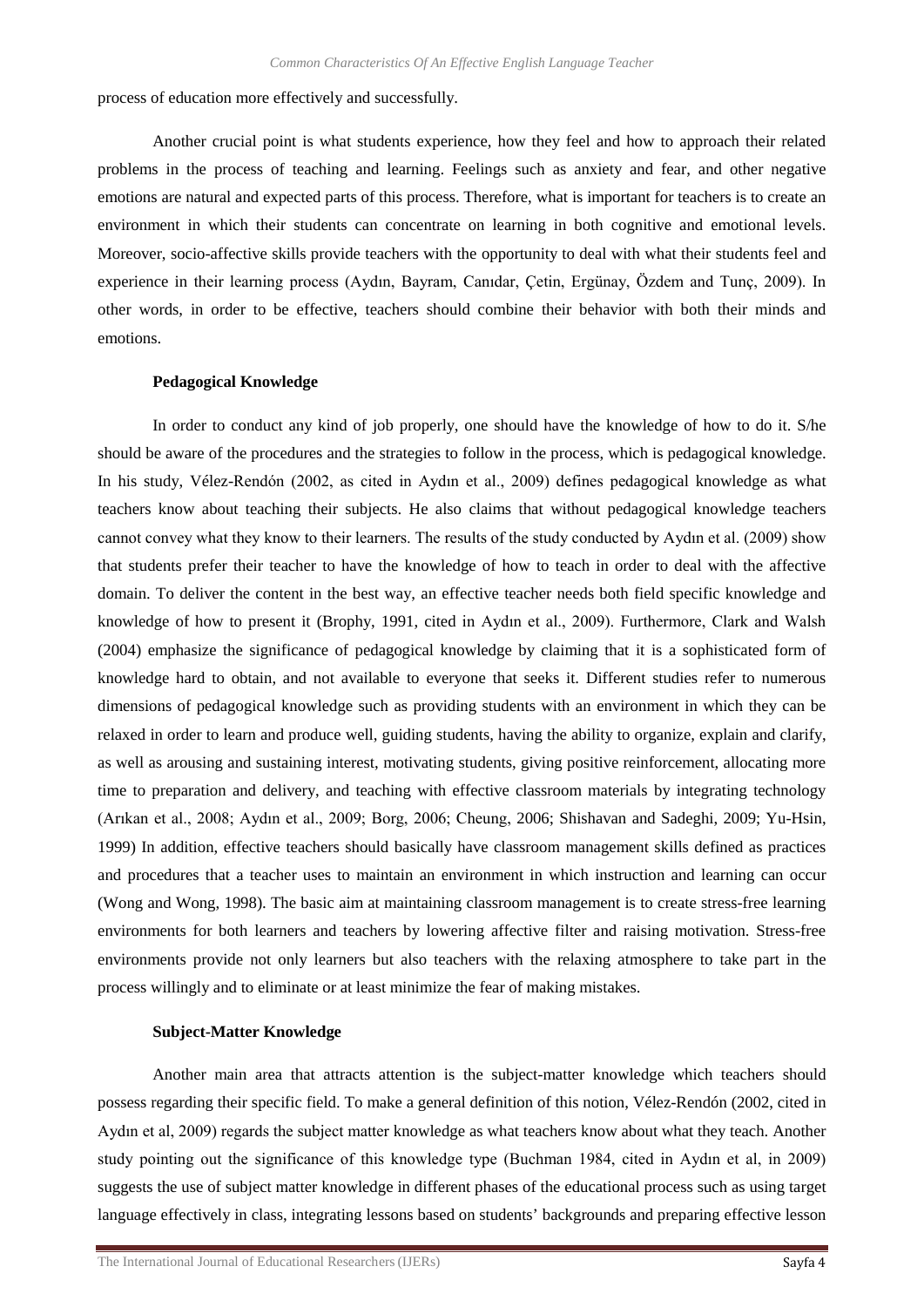plans. In addition to these items, different studies contribute to the notion of the subject matter knowledge from different perspectives ranging from having knowledge of the target language knowledge concerning fluency, accuracy, lexicon and pronunciation to being knowledgeable on target culture (Borg, 2006; Park and Lee, 2006; Werbinska, 2009).

Subject matter knowledge enables teachers to make use of audio-visual materials when possible, guide students to get some learning strategies, teach a topic in accordance with students' proficiency levels, and watch and inform students about their progress in language learning. To highlight these aspects, Arıkan (2010) maintains that effective teachers should have the subject-matter knowledge to prepare appropriate lesson plans besides using adequate resources for content delivery. Shishavan and Sadeghi (2009) point out the importance of field knowledge of teachers as they are the providers of knowledge in the process. Their study shows that one of the requirements of being an effective teacher is to have the mastery of the subject matter knowledge in their specific field. The more teachers have the subject-matter knowledge, the more effectively they teach and the more successful results will be obtained.

#### **Personality Characteristics**

People who work in any profession indispensably bring their personal characteristics in the working environment. This is also valid for teachers who not only are human beings but also deal with human. Therefore, in addition to the subject-matter knowledge or the pedagogical knowledge, teachers are also supposed to have some essential personal characteristics to teach effectively and to be successful in their profession. Malikow (2006) lists the personality characteristics most often cited by the studies conducted on what personal qualities an effective teacher should have as follows: being challenging and having reasonably high expectations, having sense of humor, being enthusiastic and creative. To this list, other studieshave added being tolerant, patient, kind, sensible and open-minded, flexible, optimistic, enthusiastic, having positive attitudes toward new ideas, and caring for students as characteristics necessary for being an effective teacher (Cheung, 2006; Shishavan and Sadeghi, 2009; Werbinska, 2009). Clark and Walsh (2004) suggest that when teachers combine all of these expected characteristics in the profession, they can end up with a trusting relationship with their students.

#### **Discussion and Suggestions**

The obtained findings from the relevant studies indicate that an effective language teacher have the common characteristics in terms of socio-affective skills, pedagogical knowledge, subject matter knowledge and personal qualities in the language teaching process. This study indicates that an effective English language teacher should have precise characteristics to achieve successful language teaching.

Regarding socio-affective skills, the findings reveal that the effective language teacher should be enthusiastic to teach English, have good relationships with students, care students' needs about English and motivate students by creating autonomy supportive environments within which students can motivate themselves. According to the studies, common ideas on the pedagogical knowledge of the teacher are as follow; an effective English language teacher should guide students with informational feedbacks, have specific abilities to organize and explain the course, use eclectic approaches in language teaching integrating technology, have abilities about effective classroom management strategies, etc. Concerning the subject-matter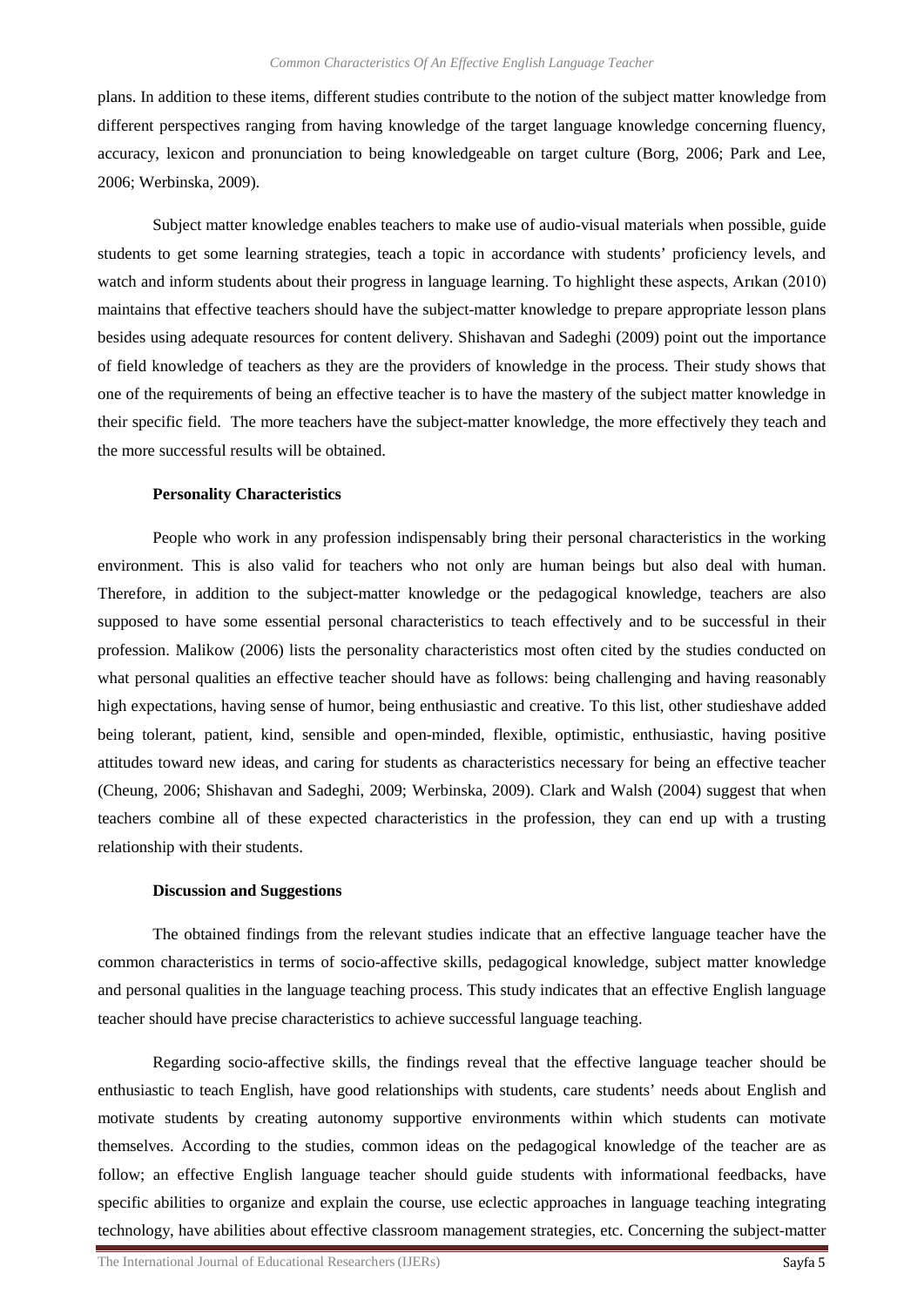knowledge of the effective teacher, the studies show that an effective English language teacher should speak English as much as she can, integrate lessons with students' backgrounds, have superior in English lexicon, pronunciation, use audio-visual material, care students' proficiency levels, and so forth. As for the personal qualities, the personal characteristics provide teachers enter the profession. The common views about the personal qualities of an effective English language are reported: teacher should have a sense of humor, be enthusiastic and creative, be tolerant, patient, kind, sensible and open-minded, flexible, optimistic, enthusiastic, having positive attitudes toward new ideas, and other personal characteristics

To sum up, although there have been many studies related to the characteristics which an effective language teacher should have, the common point stated by them is that an effective English language teacher should have all aspects of a teacher including socio-affective skills, pedagogical knowledge, subject matter knowledge and personal qualities. In addition, many different studies' views about what constitutes an effective language teacher mostly matched each other even though the degree of their agreement on the common characteristics is a bit different. Finally, the concept of an effective English language teacher consists of a balanced combination of above four main aspects.

#### **Reference**

- Arıkan, A. (2010). Effective English language teacher from the perspectives of prospective and in-service teachers in Turkey. Electronic Journal of Social Sciences, 9(31), 209-223.
- Arıkan, A., Taşer, D., & Saraç-Süzer, H. S. (2008). The effective English language teacher from the perspectives of Turkish preparatory school students. Education and Science, 33(150), 42-51.
- Aydın, B., Bayram, F., Canıdar, B., Çetin, G., Ergünay, O., Özdem, Z., & Tunç, B. (2009). Views of English language teachers on the affective domain of language teaching in Turkey. Anadolu University Journal of Social Sciences, 9(1), 263-280.
- Borg, S. (2006). The distinctive characteristics of foreign language teachers. Language Teaching Research, 10(1), 3-31.
- Brosh, H. (1996). Perceived characteristics of the effective language teacher. Foreign Language Annals, 29, 125-38.
- Brown, H.D. (1978). The good language teacher: Coping with the effect of affect. Catesol Occasional Papers, 4, 33-39.
- Cheung, H. Y. (2006). The measurement of teacher efficacy: Hong Kong primary in-service teachers. Journal of Education for Teaching: International research and pedagogy, 32(4), 435-451.
- Clark, J. C., & Walsh, J. (2002). Elements of a model of effective teachers. Paper presented at AARE Conference, Brisbane, 1–5 December. Retrieved from http://www.aare.edu.au/02pap/wal02220.htm
- Cruickshank, D. L., Bainer, D. L. & Metcalf, K. K. (1999). The act of teaching, 2nd Edition. Boston: McGraw-Hill.

Cruickshank, D. R., & Haefele D. (2001). Good teachers, plural. Educational Leadership, 58(5), 26-30.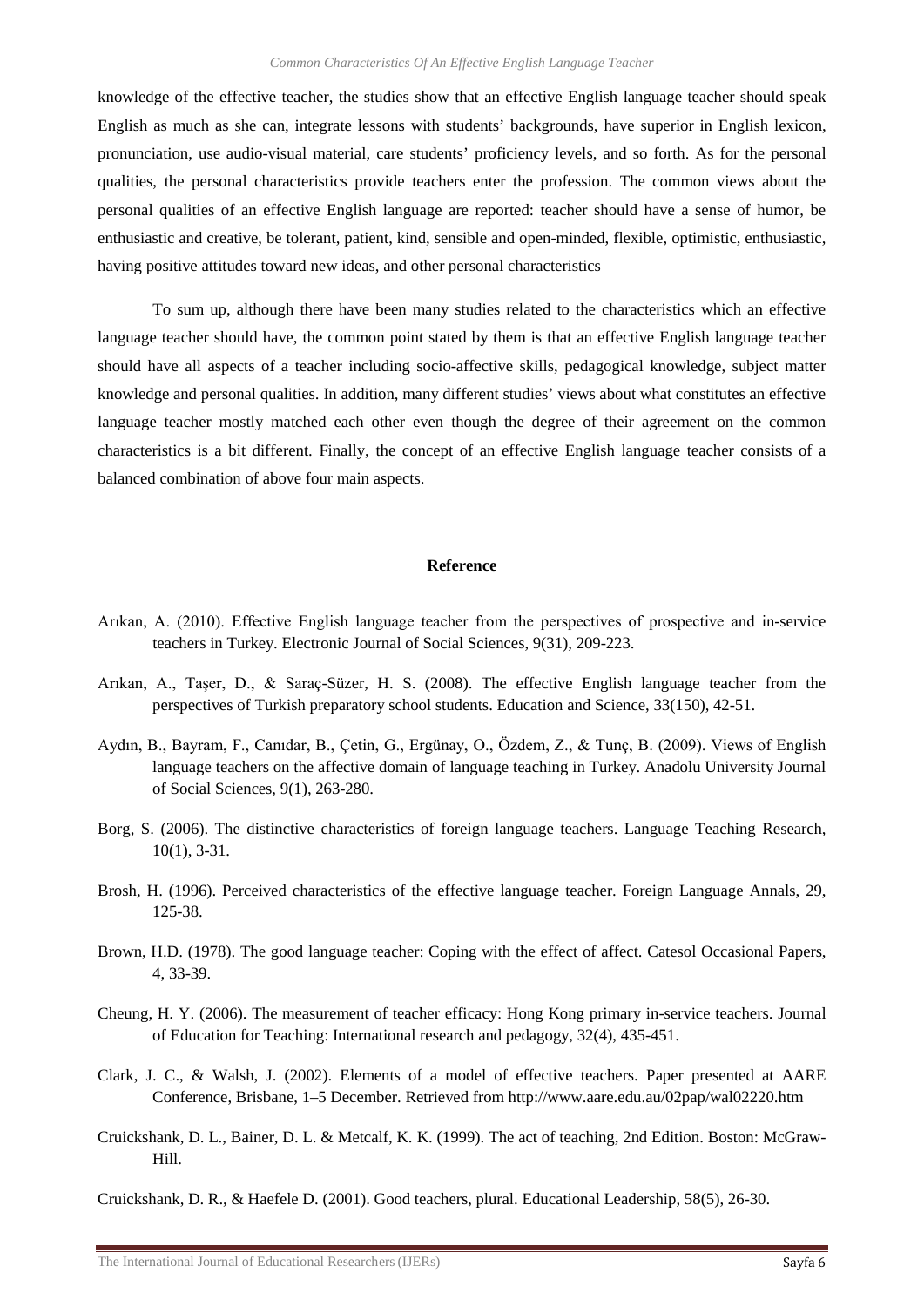- Follman, J. (1995). Elementary public school pupil rating of teacher effectiveness. Child Study Journal, 25(1), 57-78.
- Ghasemi, B., and Hashemi, M. (2011). The study of the characteristics of successful English language teachers from the view point of the English language students of Islamic Azad University, Hamedan Branch. Procedia - Social and Behavioral Sciences, 28, 411-415.
- Karen, S. (2001). First year experiences series: Being a more effective learner. University of Sidney Learning Centre Publishing. Australia: Sidney Retrieved from http://sydney.edu.au/stuserv/documents/learning\_centre/EffectiveLearner.pdf
- Koutsoulis, M. (2003). The characteristics of the effective teacher in Cyprus public high school: The students' perspective. Arlington, VA: American Association of School Administrators. (ERIC Eric Document Reproduction Service No. 478 761)
- Malikow, M. (2006). Effective teacher study. National Forum of Teacher Education Journal, 16(3), 1-9.
- Minor, L. C., Onwuegbuzie, A. J., Witcher, A. E. & James, T. L. (2002). Preservice teachers' educational beliefs and their perceptions of characteristics of effective teachers. Journal of Educational Research, 96(2), 116-127.
- Oxford Advanced Learner's Dictionary (6th Ed.) (2006). Oxford: Oxford University Press.
- Park, G. P. & Lee, H. W. (2006). The characteristics of effective English teachers as perceived by high school teachers and students in Korea. Asia Pacific Education Review, 7(2), 236-248.
- Sanderson, D. (1983). Modern language teachers in action: A report on classroom practice. York: Language Materials Development Unit of the University of York.
- Shishavan, H. B., & Sadeghi, K. (2009). Characteristics of an effective English language teacher as perceived by Iranian teachers and learners of English. English Language Teaching, 2(4), 130-143.
- Scoulller, K. (2001). First year experiences series: Being a more effective learner. University of Sidney Learning Centre Publishing. Retrieved from http://sydney.edu.au/stuserv/documents/learning\_centre/EffectiveLearner.pdf
- Steinberg, R. J., & Horvath, J. A. (1995). A prototype view of expert teaching. Educational Researcher, 24(6), 9-17.
- Xiaojun Shi, B. A. (2005). What matters? The full-time graduate students' perceptions of teacher effectiveness. Unpublished Master's Thesis, Brock University, St. Catharines, Ontario.
- Walls, R. T., Nardi, A. H., Minden, A. M., & Hoffman, N. (2002). The characteristics of effective and ineffective teachers. Teacher Education Quarterly, 29(1), 39-48.
- Wei, M., den Brok, P. & Zhou, Y. (2009). Teacher interpersonal behaviour and student achievement in English as a Foreign Language classrooms in China. Learning Environments Research, 12(3), 157-174.
- Werbinska, D. (2009). A profile of effective teacher of English: A qualitative study from Poland. Haccetepe University Journal of Education, 36, 306-315.
- Wichadee, S. (2010). Defining the effective English language teacher: Students' and teachers' perspectives. In A. M. Stoke (Ed.), JALT2009 Conference Proceedings. Tokyo: JALT.